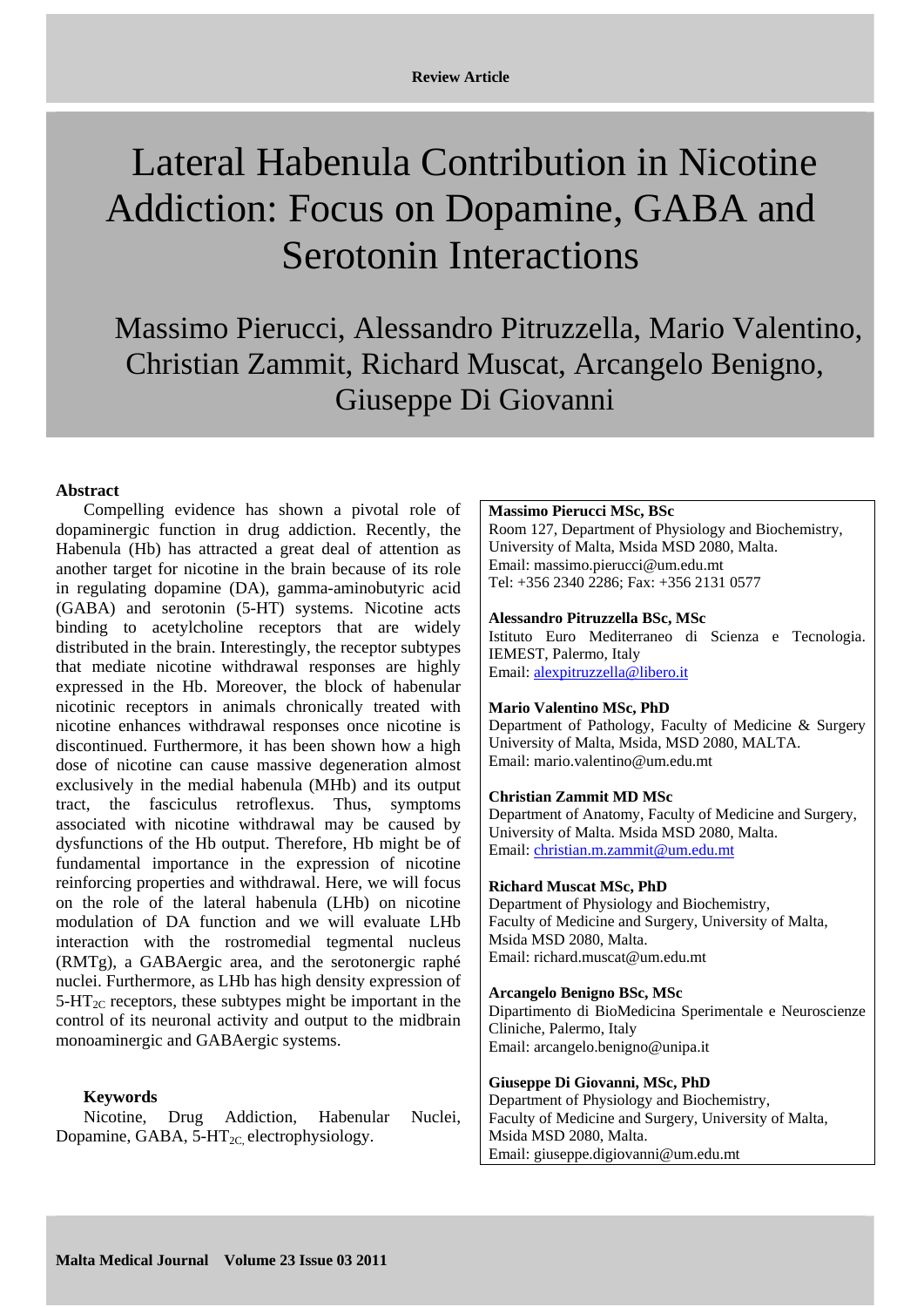## **Introduction**

Tobacco addiction represents a serious social problem with major impacts on public health, representing the second-leading cause of death in the world. The number of yearly deaths in Malta attributable to smoking has risen by 28% from 289 in 1987 to 372 in 2008 as estimated by the Department of Health Information and Research (DHIR, 2008), i.e. approximately one death a day. The economic burden that tobacco use incurs to public health care services is high on Malta's financial agenda. Thus, there is an urgent need for a better understanding of the neurobiological bases of nicotine action, dependence and withdrawal, and new and more efficacious therapy for smoking cessation.

Nicotine acts by binding to nicotinic acetylcholine receptors (nAChRs) that are widely distributed throughout the central nervous system, as well as in the periphery. These receptors are pentameric structures assembled from 5 sub-units arranged around a central water-filled pore to form a receptor belonging to the superfamily of ligandgated ion channels. $14$  A wide variety of subtypes of nAChRs arise from the combination of the different subunits that compose the channel-receptor complex. In the mammalian central nervous system, nAChRs are composed by the combination of seven different α (α2−7, α9) and three β (β2-4) subunits to form either homomeric ( $\alpha$ 7) or heteromeric ( $\alpha$ 4β2) receptors.<sup>5,6</sup> This subunit composition represents a major factor in determining pharmacological and functional properties of these receptors. For instance, the  $\alpha$ 4 and  $\beta$ 2 containing nAChR, the most represented in the mammalian brain, is characterized by the highest binding affinity to nicotine as well as by high sensitivity to upregulation following nicotine administration.<sup>7,8</sup> The inclusion of the  $\alpha$ 5 subunit in these receptors is able to modify their properties, such as enhancement of receptor expression, reduction of ligand-mediated upregulation and facilitation of receptor closure.9,10 Moreover, some additional subunits can participate in the formation of these high affinity nAChRs specifically in some brain areas. Thus,  $\alpha$ 6 and  $\beta$ 3 subunits have been shown to be included in  $\alpha$ 4 $\beta$ 2 nAChRs to generate high-affinity receptors specifically in the basal ganglia, including the ventral tegmental area (VTA) and substantia nigra (SN), representing a relevant evidence for Parkinson's disease.<sup>11,12</sup> Finally, nAChRs assembled with the same subunits but in different stoichiometries show differences in their functions and pharmacological properties. For example, it has been shown that, while all α4β2–containing nAChRs of different stoichiometry bind nicotine with the same high affinity, only the  $(\alpha 4)_{2}(\beta 2)_{3}$ nAChR shows the highest sensitivity to upregulation by nicotine $13$ .

The neural substrate for nicotine dependence and addiction is represented by the mesocorticolimbic neural system of the mammals' midbrain. One of the key components is the dopaminergic (DAergic) system that originates in the VTA and projects to the nucleus accumbens (NAcc) and medial prefrontal cortex (mPFC). This system has long since been implicated in playing a pivotal role in mediating and processing environmental rewards, as indicated by the earliest studies involving intracranial electrical selfstimulation.<sup>14</sup> The DAergic system has been involved in the reinforcement of reward-directed behaviours and likewise in the acquisition of behaviours that are inappropriately reinforced by addictive drugs like nicotine.15,16 Thus, blocking of DA terminal release in the NAcc, by either localized lesion or DA antagonists administration, decreases nicotine self-administration in rats.17 In the VTA, nAChRs are localized both postsynaptically on DA neurons and pre-synaptically on glutamatergic and GABAergic terminals innervating DAergic neurons.<sup>18</sup> Nicotine, inhaled with tobacco smoke, reaches a concentration that is enough to increase firing rate and burst firing of DA neurons by binding to nAChRs expressed on these neurons.<sup>1</sup> These receptors are mainly  $\alpha$ 4 $\beta$ 2 which, as described previously, have a high binding affinity and undergo fast desensitization, usually within few minutes following nicotine administration. Simultaneously,  $\alpha$ 7 containing nAChRs, located pre-synaptically on glutamatergic terminals, are activated by nicotine boosting the glutamatergic drive of VTA DA neurons. These receptors, despite the  $\alpha$ 4 $\beta$ 2, are not desensitized by nicotine because of their low binding affinity for this agonist, thus resulting in a long lasting effect together with long-term potentiation (LTP) induction on glutamatergic afferents.<sup>20,21</sup> Finally, nicotine induces desensitization of β2-containing nAChRs receptors expressed on VTA GABA interneurons leading to a reduction of their inhibitory influence on DA neurons.<sup>19,22-24</sup>

It is now well know how VTA DAergic neurons can respond to events of opposite hedonic valence with a change of their neuronal activity.<sup>25,26</sup> In particular, these neurons are known to inhibit their firing activity in response to aversive stimuli or events with negative motivational values, such as reward omissions. Since the neural activity of DA neurons depends on the balance between excitatory and inhibitory inputs of its afferents, it is important to know the neural pathway encoding of these motivational values in order to better understand how hedonic information is processed and thus to have a more complete understanding of how addictive drugs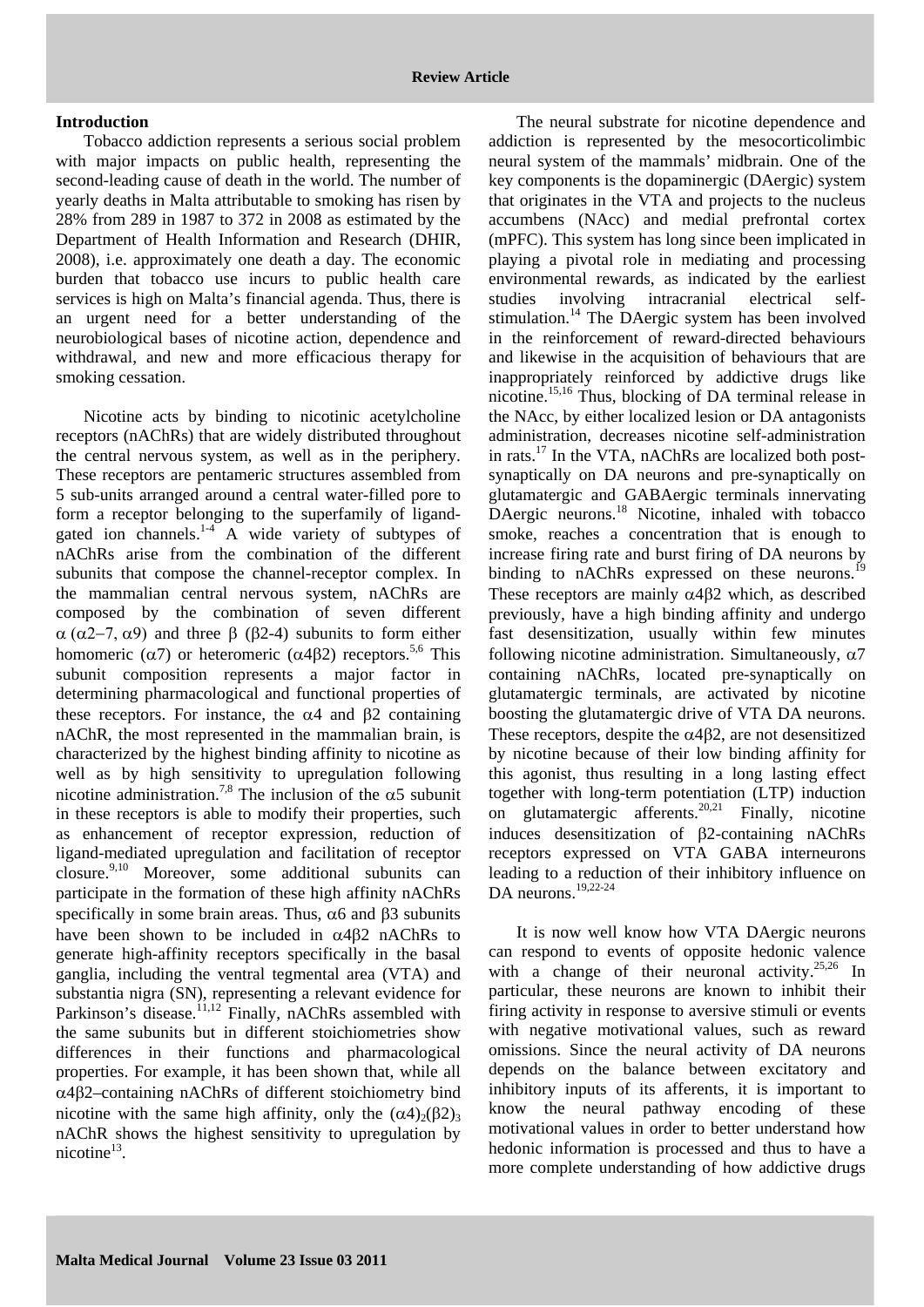like nicotine can exert their effects. Recently, a great deal of attention has been attracted by the lateral habenula (LHb). The habenular complex is an epithalamic structure involved in anxiety, stress, depression, schizophrenia, divided into a medial (MHb) and lateral (LHb) portion. The former receives afferent innervations from limbic structures and projects to the interpeduncular nucleus, while the latter receives its input mainly from the basal ganglia and sends efferent projections to the DAergic and serotonin (5-HT)-containing neurons of the VTA and the dorsal raphé (DR), respectively.27-29 Both morphological and functional evidence clearly demonstrated the existence of an inhibitory control exerted by the LHb over VTA DA neuronal activity.30,31 Most importantly, recently published data obtained on monkeys showed how LHb neurons respond to reward related signals in an opposite manner to DA neurons of the VTA. In particular, LHb neurons have been shown to encode for aversive stimuli with a phasic increase of their firing rate that, in turn, corresponds to a DA neurons inhibition in the VTA. $32,33$  Since LHb efferents to the VTA are mainly glutamatergic, this implies that such inhibition is not direct but rather involves a multi-synaptic pathway. Thus, recent evidence identified the presence of an area located just posterior to the VTA, indicated as the rostro-medial tegmental nucleus (RMTg) or tail of the VTA, which receives a massive glutamatergic afferent input from the LHb and sends GABAergic projections to the VTA.<sup>34-39</sup> Morphological data also showed how this area receives convergent afferent innervations from various areas located within both the forebrain and brainstem, thus suggesting a role in integrating these influences with the dominant LHb input and in modulating both ascending and descending pathways output. $39$  In fact, this area is activated by aversive and inhibited by rewarding stimuli, similarly to the LHb, suggesting its involvement in integrating rewardrelated information and passing it onto VTA DA neurons. Moreover, it has been shown that RMTg neurons can be modulated by systemically administered drugs of abuse, like cocaine or methamphetamine, and they are also strongly activated by nicotine.<sup>40</sup>

## **Nicotine modulation of later habenula neuronal activity**

Nicotine administration produces positive effects, as demonstrated by nicotine intravenous self-administration behaviours observed in different mammals species like rats,

mice and non human primates.<sup>17,41,42</sup> Chronic nicotine exposure leads to neuroadaptations that include tolerance and up-regulation, thus leading to a new homeostatic condition which requires a constant concentration of nicotine to be maintained. When nicotine intake is discontinued, a withdrawal syndrome emerges which is characterized by negative somatic and affective symptoms like irritability and anxiety. The avoidance of these negative symptoms associated with drug withdrawal is responsible for the drug seeking behaviours and motivates nicotine use, representing the main cause of relapse following discontinuation of the tobacco smoking habit.

Since it has been shown that the LHb plays an important role in processing aversive, negative sensory inputs, it is likely that this structure plays an important role in mediating withdrawal symptoms. Furthermore, it has been shown that chronic exposure to nicotine induces degeneration of *fasciculus retroflexus'* axons, the main output of the habenular complex, $43$  thus further suggesting an involvement of this structure in nicotine addiction. So far, there are no functional data illustrating how LHb neuronal activity is affected by nicotine administration. Some preliminary data we have obtained in our laboratory show that nicotine is able to increase the neuronal activity of LHb neurons when injected systemically (Figure 1a). The intravenous administration of single bolus of different doses of nicotine elicited an increase of basal firing rates characterized by a fast onset and followed, at the highest doses, by a complete silencing of the neurons, probably because of the intervention of depolarization block mechanisms. When nicotine was injected as cumulative doses, recorded neuronal activities displayed an inverted-U-shape type of response (Figure 1b), with an initial increase at the lowest doses followed by a reduction of their firing rates that, in some cases, reached a complete silencing. Finally, nicotine administration directly in the LHb was able again to increase neuronal firing rates of a subpopulation of the recorded neurons (Figure 1c), thus demonstrating the presence of nAChRs in the LHb and showing that the neuronal activation, induced by systemic administration of nicotine, is partially mediated by the activation of habenular nAChRs.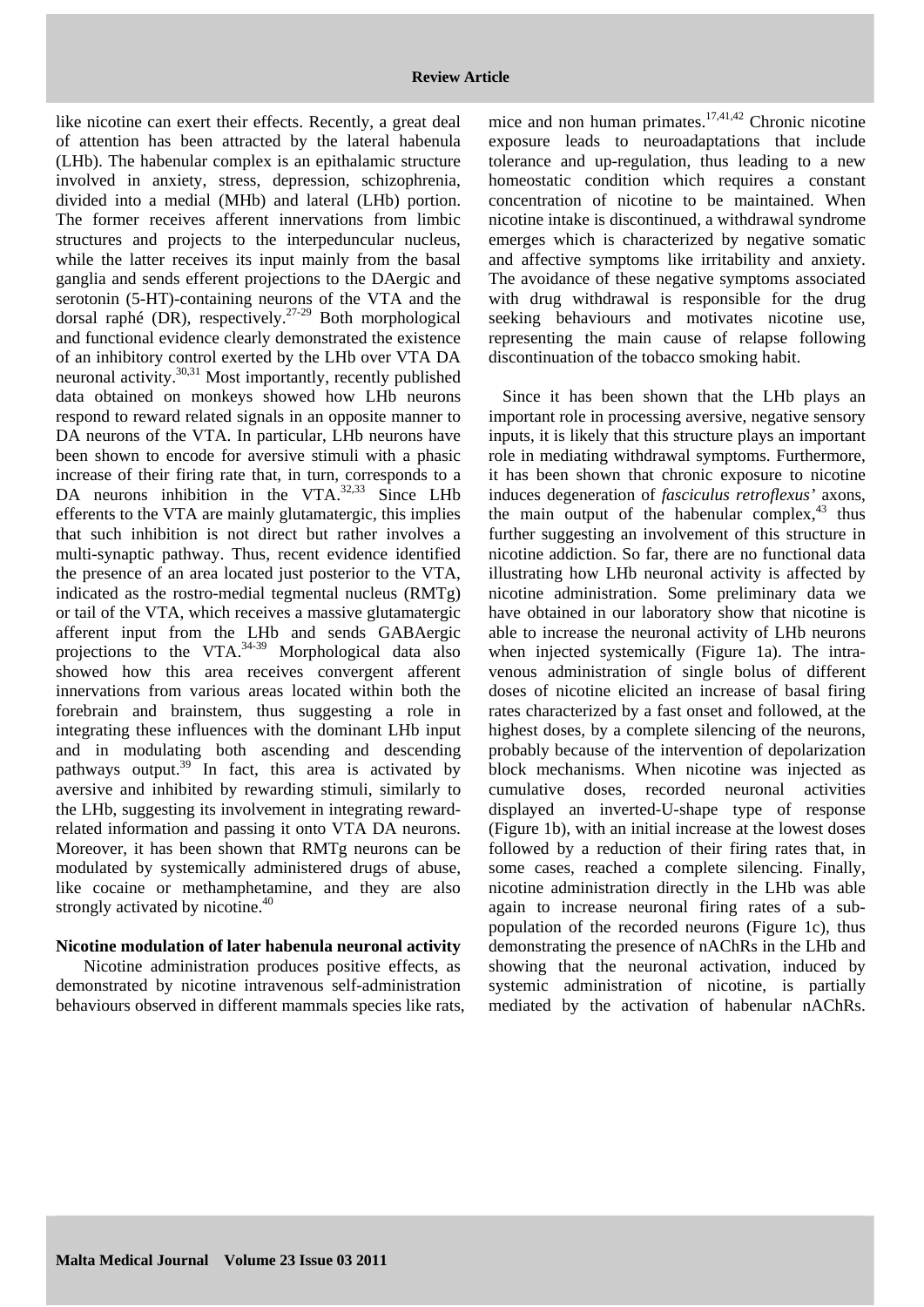

#### *Figure 1*

Nicotine increases LHb neuronal activity following systemic or local administration in the LHb. Rate meters show nicotine induced changes in basal firing rate of LHb neurons recorded *in vivo* on anaesthetized rats using the single unit extracellular recording technique. Each column in a trace represents the number of action potentials (spike) fired in a 10 seconds time bin. A) Effect of intravenous injection of single bolus of nicotine. Arrows indicate the time of injections of either nicotine or saline. Nicotine injection elicited a fast on-set increase of firing rate, followed by a slow decrease. B) Intra-venous injection of cumulative doses of nicotine elicited a inverted-Ushaped response in firing rate. C) Microionthophoretic administration of nicotine in the LHb increased basal firing rates in a current (dose) dependent manner; bars indicate time and duration of nicotine ejection in the extracellular space of the recorded neuron.

# **Lateral habenula, rostro tegmental area and raphé nuclei interactions**

As stated above, a part from the LHb innervation, the RMTg receives afferents from both the DR and, to a lesser extent, the median (MR) raph nuclei.<sup>39</sup> Moreover, LHb and DR reciprocal innervations have been proved on both a morphological and functional basis.<sup>44,45</sup> Thus, the modulatory control of the serotononergic system over the neural circuit involving the LHb, RMTg and midbrain DA neurons might represent an important substrate for nicotine addiction.

The 5-HT/DA interaction has been demonstrated to largely depend upon the different 5-HT receptor sub-types expressed by the targeted neurons. A particular emphasis has been placed on the role of the 5-HT receptor subtype 2C (5-HT<sub>2C</sub>) in modulating the activity of the midbrain DAergic system<sup>46-49</sup>, highly expressed in VTA/SNc and in other areas receiving DA-ergic innervation. Several studies have demonstrated the efficacy of  $5-HT_{2C}$  selective activation in blocking the stimulatory action of nicotine on midbrain dopamine function, as well as its behavioural effects,  $50-52$  thus suggesting a role for this receptor as a potential target in treating nicotine dependence. $53$  Since the presence of  $5-HT_{2C}$  mRNA has been demonstrated in the LHb<sup>54,55</sup> and our preliminary data show  $5-HT_{2C}$ immunoreactivity at the level of the RMTg, these two areas may play an important role in  $5-HT_{2C}$  block of the nicotine-induced DAergic hyperactivation. Therefore, the LHb and RMTg might play a central role in the brain reward circuitry.

## **Conclusions**

Although mounting research findings on nicotine have revealed many of its effects, we are far from a full understanding of the complete scenario. The habenula complex has been shown to affect DA, 5-HT and GABAergic systems activity, suggesting it might play a role in nicotine action in the CNS. However, the extent to which the habenula may contribute to the neurobiological action of nicotine still needs to be fully addressed. The evidence reviewed in this paper shows a potential pivotal role for 5-HT in the modulation of the neural circuitry involving the LHb, RMTg and VTA DA system. Thus, 5-HT system may represent a good candidate for new smoking cessation therapies. In particular, the  $5-HT_{2C}$  receptors have already been proved to counteract the effects elicited by nicotine on the DA system and, because of its distribution within the LHb-RMTg-VTA circuitry, it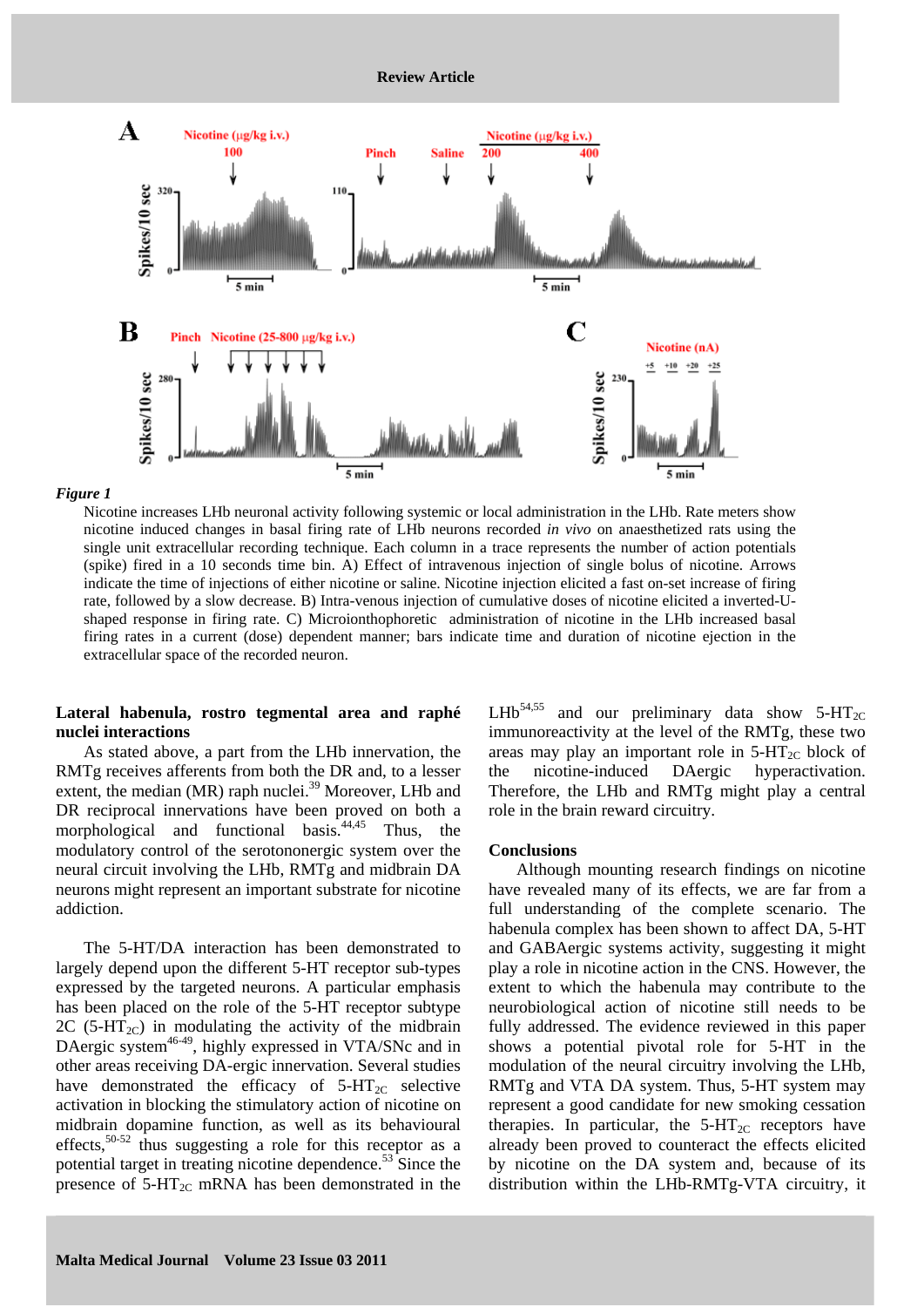may represent an important pharmacological target in treating nicotine addiction and alleviating withdrawal symptoms associated with smoking cessation.

#### **References**

- 1. Dani JA, Bertrand D. Nicotinic acetylcholine receptors and nicotinic cholinergic mechanisms of the central nervous system. Annu Rev Pharmacol Toxicol. 2007;47(1):699-729.
- 2. McGehee DS, Role LW. Physiological diversity of nicotinic acetylcholine receptors expressed by vertebrate neurons. Annu Rev Physiol. 1995;57:521-46.
- 3. Jones S, Sudweeks S, Yakel JL. Nicotinic receptors in the brain: correlating physiology with function. Trends Neurosci. 1999 Dec; 22(12): 555-61.
- 4. Karlin A. Emerging structure of the nicotinic acetylcholine receptors. Nat Rev Neurosci. 2002 Feb;3(2):102-14.
- 5. Albuquerque EX, Pereira EFR, Alkondon M, Rogers SW. Mammalian nicotinic acetylcholine receptors: from structure to function. Physiol Rev. 2009 January 2009;89(1):73-120.
- 6. Unwin N. Structure and action of the nicotinic acetylcholine receptor explored by electron microscopy. FEBS Lett. 2003 Nov 27;555(1):91-5.
- 7. Flores CM, Rogers SW, Pabreza LA, Wolfe BB, Kellar KJ. A subtype of nicotinic cholinergic receptor in rat brain is composed of alpha 4 and beta 2 subunits and is up-regulated by chronic nicotine treatment. Mol Pharmacol. 1992 Jan;41(1):31-7.
- 8. McCallum SE, Collins AC, Paylor R, Marks MJ. Deletion of the beta 2 nicotinic acetylcholine receptor subunit alters development of tolerance to nicotine and eliminates receptor upregulation. Psychopharmacology (Berl). 2006 Mar;184(3-4):314-27.
- 9. Mao D, Perry DC, Yasuda RP, Wolfe BB, Kellar KJ. The alpha4beta2alpha5 nicotinic cholinergic receptor in rat brain is resistant to up-regulation by nicotine in vivo. J Neurochem. 2008 Jan;104(2):446-56.
- 10. Ramirez-Latorre J, Yu CR, Qu X, Perin F, Karlin A, Role L. Functional contributions of alpha5 subunit to neuronal acetylcholine receptor channels. Nature. 1996 Mar 28;380(6572):347-51.
- 11. Quik M, Bordia T, O'Leary K. Nicotinic receptors as CNS targets for Parkinson's disease. Biochem Pharmacol. 2007 Oct 15;74(8):1224-34.
- 12. Quik M, McIntosh JM. Striatal alpha6\* nicotinic acetylcholine receptors: potential targets for Parkinson's disease therapy. J Pharmacol Exp Ther. 2006 Feb;316(2):481-9.
- 13. Nelson ME, Kuryatov A, Choi CH, Zhou Y, Lindstrom J. Alternate stoichiometries of alpha4beta2 nicotinic acetylcholine receptors. Mol Pharmacol. 2003 Feb;63(2):332-41.
- 14. Olds J, Milner P. Positive reinforcement produced by electrical stimulation of septal area and other regions of rat brain. J Comp Physiol Psychol. 1954 Dec;47(6):419-27.
- 15. Balfour DJ. The neurobiology of tobacco dependence: a preclinical perspective on the role of the dopamine projections to the nucleus accumbens [corrected]. Nicotine Tob Res. 2004 Dec;6(6):899-912.
- 16. Di Chiara G. Role of dopamine in the behavioural actions of nicotine related to addiction. Eur J Pharmacol. 2000 Mar 30;393(1- 3):295-314.
- 17. Corrigall WA. Nicotine self-administration in animals as a dependence model. Nicotine Tob Res. 1999 Mar;1(1):11-20.
- 18. Klink R, de Kerchove d'Exaerde A, Zoli M, Changeux JP. Molecular and physiological diversity of nicotinic acetylcholine receptors in the midbrain dopaminergic nuclei. J Neurosci. 2001 Mar 1;21(5):1452-63.
- 19. Pidoplichko VI, DeBiasi M, Williams JT, Dani JA. Nicotine activates and desensitizes midbrain dopamine neurons. Nature. 1997 Nov 27;390(6658):401-4.
- 20. Mao D, Gallagher K, McGehee DS. Nicotine potentiation of excitatory inputs to ventral tegmental area dopamine neurons. J Neurosci. 2011 May 4;31(18):6710-20.
- 21. Mansvelder HD, McGehee DS. Long-term potentiation of excitatory inputs to brain reward areas by nicotine. Neuron. 2000;27(2):349-57.
- 22. Mansvelder HD, Keath JR, McGehee DS. Synaptic mechanisms underlie nicotine-induced excitability of brain reward areas. Neuron. 2002;33(6):905-19.
- 23. Pidoplichko VI, Noguchi J, Areola OO, Liang Y, Peterson J, Zhang T, et al. Nicotinic cholinergic synaptic mechanisms in the ventral tegmental area contribute to nicotine addiction. Learn Mem. 2004 Jan-Feb;11(1):60-9.
- 24. Schilstrom B, Rawal N, Mameli-Engvall M, Nomikos GG, Svensson TH. Dual effects of nicotine on dopamine neurons mediated by different nicotinic receptor subtypes. Int J Neuropsychopharmacol. 2003 Mar;6(1):1-11.
- 25. Schultz W. Behavioral dopamine signals. Trends Neurosci. 2007 May;30(5):203-10.
- 26. Schultz W. Multiple dopamine functions at different time courses. Annu Rev Neurosci. 2007;30:259-88.
- 27. Bianco IH, Wilson SW. The habenular nuclei: a conserved asymmetric relay station in the vertebrate brain. Philos Trans R Soc Lond B Biol Sci. 2009 Apr 12;364(1519):1005-20.
- 28. Lecourtier L, Kelly PH. A conductor hidden in the orchestra? Role of the habenular complex in monoamine transmission and cognition. Neurosci Biobehav Rev. 2007;31(5):658-72.
- 29. Hikosaka O. The habenula: from stress evasion to value-based decision-making. Nat Rev Neurosci. 2010 Jul;11(7):503-13.
- 30. Christoph GR, Leonzio RJ, Wilcox KS. Stimulation of the lateral habenula inhibits dopamine-containing neurons in the substantia nigra and ventral tegmental area of the rat. J Neurosci. 1986 March 1, 1986;6(3):613-9.
- 31. Omelchenko N, Sesack SR. Glutamate synaptic inputs to ventral tegmental area neurons in the rat derive primarily from subcortical sources. Neuroscience. 2007;146(3):1259-74.
- 32. Matsumoto M, Hikosaka O. Lateral habenula as a source of negative reward signals in dopamine neurons. Nature. 2007;447(7148):1111-5.
- 33. Matsumoto M, Hikosaka O. Representation of negative motivational value in the primate lateral habenula. Nat Neurosci. 2009;12(1):77-84.
- 34. Brinschwitz K, Dittgen A, Madai VI, Lommel R, Geisler S, Veh RW. Glutamatergic axons from the lateral habenula mainly terminate on GABAergic neurons of the ventral midbrain. Neuroscience. 2010;168(2):463-76.
- 35. Jhou TC, Fields HL, Baxter MG, Saper CB, Holland PC. The rostromedial tegmental nucleus (RMTg), a GABAergic afferent to midbrain dopamine neurons, encodes aversive stimuli and inhibits motor responses. Neuron. 2009;61(5):786-800.
- 36. Jhou TC, Geisler S, Marinelli M, Degarmo BA, Zahm DS. The mesopontine rostromedial tegmental nucleus: A structure targeted by the lateral habenula that projects to the ventral tegmental area of Tsai and substantia nigra compacta. J Comp Neurol. 2009;513(6):566-96.
- 37. Kaufling J, Veinante P, Pawlowski SA, Freund-Mercier M-J, Barrot M. Afferents to the GABAergic tail of the ventral tegmental area in the rat. J Comp Neurol. 2009;513(6):597- 621.
- 38. Perrotti LI, Bolanos CA, Choi KH, Russo SJ, Edwards S, Ulery PG, et al. DeltaFosB accumulates in a GABAergic cell population in the posterior tail of the ventral tegmental area after psychostimulant treatment. Eur J Neurosci. 2005 May;21(10):2817-24.
- 39. Balcita-Pedicino JJ, Omelchenko N, Bell R, Sesack SR. The inhibitory influence of the lateral habenula on midbrain